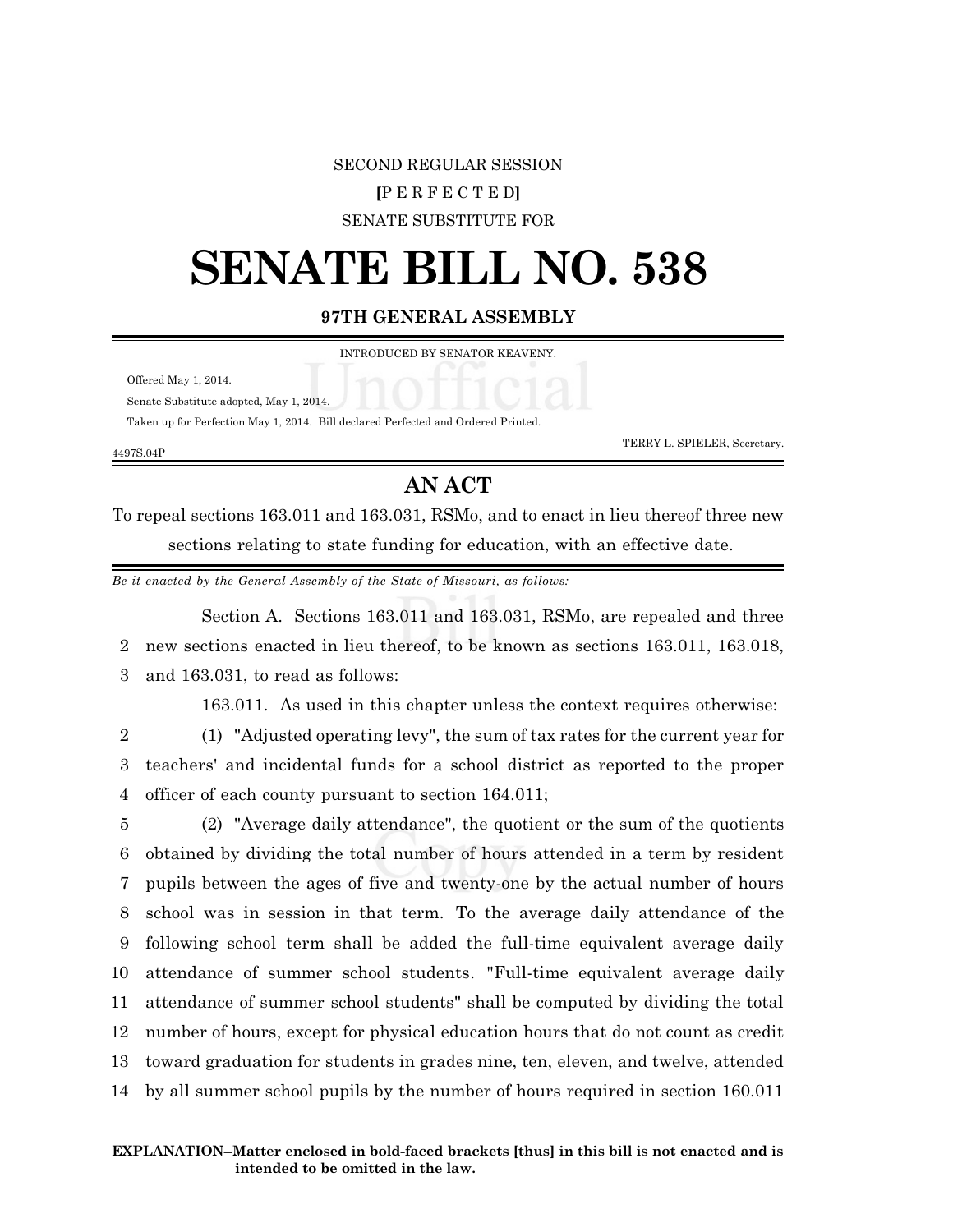SS SB 538 2

 in the school term. For purposes of determining average daily attendance under this subdivision, the term "resident pupil" shall include all children between the ages of five and twenty-one who are residents of the school district and who are attending kindergarten through grade twelve in such district. If a child is attending school in a district other than the district of residence and the child's parent is teaching in the school district or is a regular employee of the school district which the child is attending, then such child shall be considered a resident pupil of the school district which the child is attending for such period of time when the district of residence is not otherwise liable for tuition. Average daily attendance for students below the age of five years for which a school district may receive state aid based on such attendance shall be computed as regular school term attendance unless otherwise provided by law;

(3) "Current operating expenditures":

 (a) For the fiscal year 2007 calculation, "current operating expenditures" shall be calculated using data from fiscal year 2004 and shall be calculated as all expenditures for instruction and support services except capital outlay and debt service expenditures minus the revenue from federal categorical sources; food service; student activities; categorical payments for transportation costs pursuant to section 163.161; state reimbursements for early childhood special education; the career ladder entitlement for the district, as provided for in sections 168.500 to 168.515; the vocational education entitlement for the district, as provided for in section 167.332; and payments from other districts;

 (b) In every fiscal year subsequent to fiscal year 2007, current operating expenditures shall be the amount in paragraph (a) of this subdivision plus any increases in state funding pursuant to sections 163.031 and 163.043 subsequent to fiscal year 2005, not to exceed five percent, per recalculation, of the state revenue received by a district in the 2004-05 school year from the foundation formula, line 14, gifted, remedial reading, exceptional pupil aid, fair share, and free textbook payments for any district from the first preceding calculation of the state adequacy target. Beginning on July 1, 2010, current operating expenditures shall be the amount in paragraph (a) of this subdivision plus any increases in state funding pursuant to sections 163.031 and 163.043 subsequent to fiscal year 2005 received by a district in the 2004-05 school year from the foundation formula, line 14, gifted, remedial reading, exceptional pupil aid, fair share, and free textbook payments for any district from the first preceding calculation of the state adequacy target;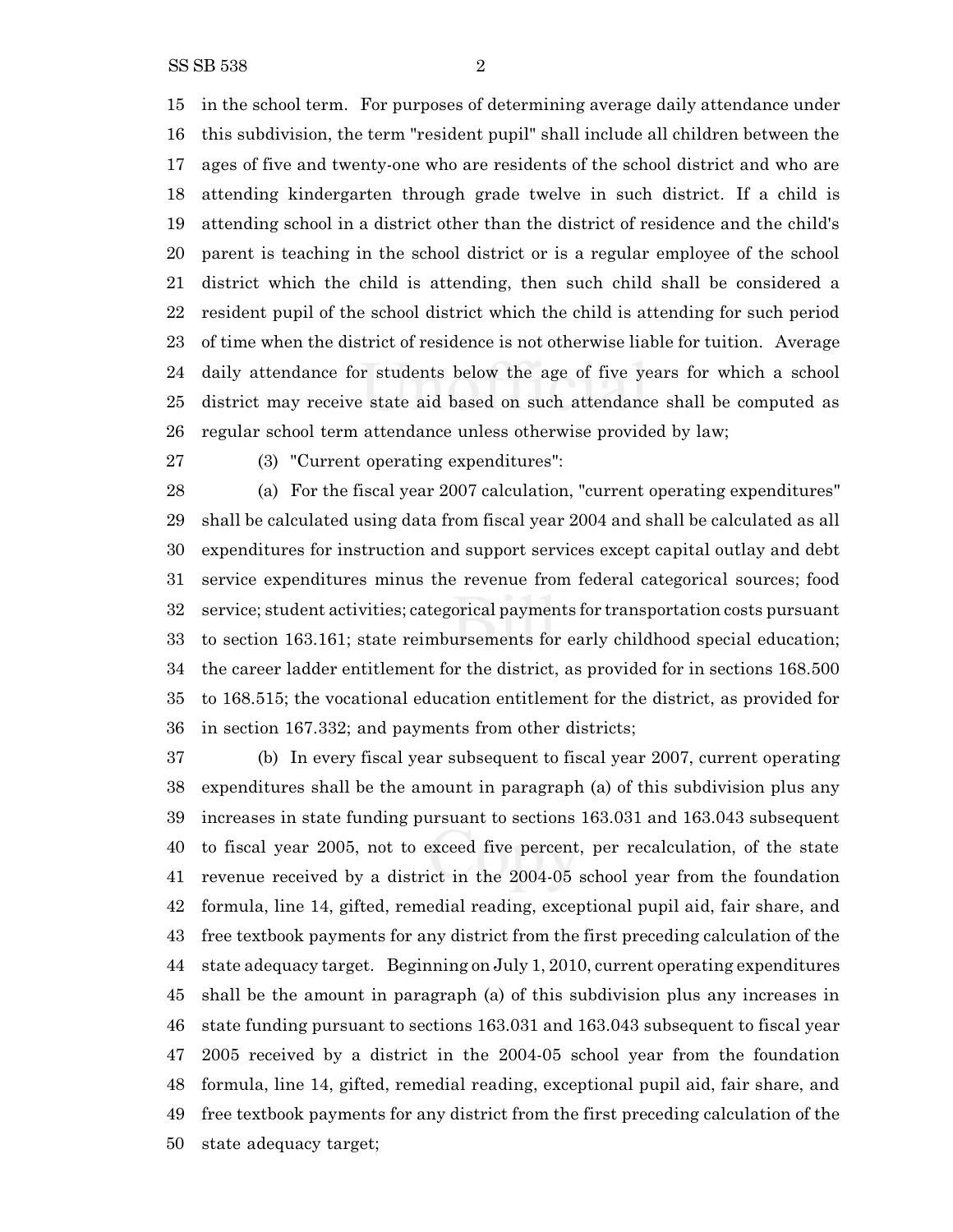(4) "District's tax rate ceiling", the highest tax rate ceiling in effect subsequent to the 1980 tax year or any subsequent year. Such tax rate ceiling shall not contain any tax levy for debt service;

 (5) "Dollar-value modifier", an index of the relative purchasing power of a dollar, calculated as one plus fifteen percent of the difference of the regional wage ratio minus one, provided that the dollar value modifier shall not be applied at a rate less than 1.0:

 (a) "County wage per job", the total county wage and salary disbursements divided by the total county wage and salary employment for each county and the city of St. Louis as reported by the Bureau of Economic Analysis of the United States Department of Commerce for the fourth year preceding the payment year;

(b) "Regional wage per job":

 a. The total Missouri wage and salary disbursements of the metropolitan area as defined by the Office of Management and Budget divided by the total Missouri metropolitan wage and salary employment for the metropolitan area for the county signified in the school district number or the city of St. Louis, as reported by the Bureau of Economic Analysis of the United States Department of Commerce for the fourth year preceding the payment year and recalculated upon every decennial census to incorporate counties that are newly added to the description of metropolitan areas; or if no such metropolitan area is established, then:

 b. The total Missouri wage and salary disbursements of the micropolitan area as defined by the Office of Management and Budget divided by the total Missouri micropolitan wage and salary employment for the micropolitan area for the county signified in the school district number, as reported by the Bureau of Economic Analysis of the United States Department of Commerce for the fourth year preceding the payment year, if a micropolitan area for such county has been established and recalculated upon every decennial census to incorporate counties that are newly added to the description of micropolitan areas; or

 c. If a county is not part of a metropolitan or micropolitan area as established by the Office of Management and Budget, then the county wage per job, as defined in paragraph (a) of this subdivision, shall be used for the school district, as signified by the school district number;

 (c) "Regional wage ratio", the ratio of the regional wage per job divided by the state median wage per job;

(d) "State median wage per job", the fifty-eighth highest county wage per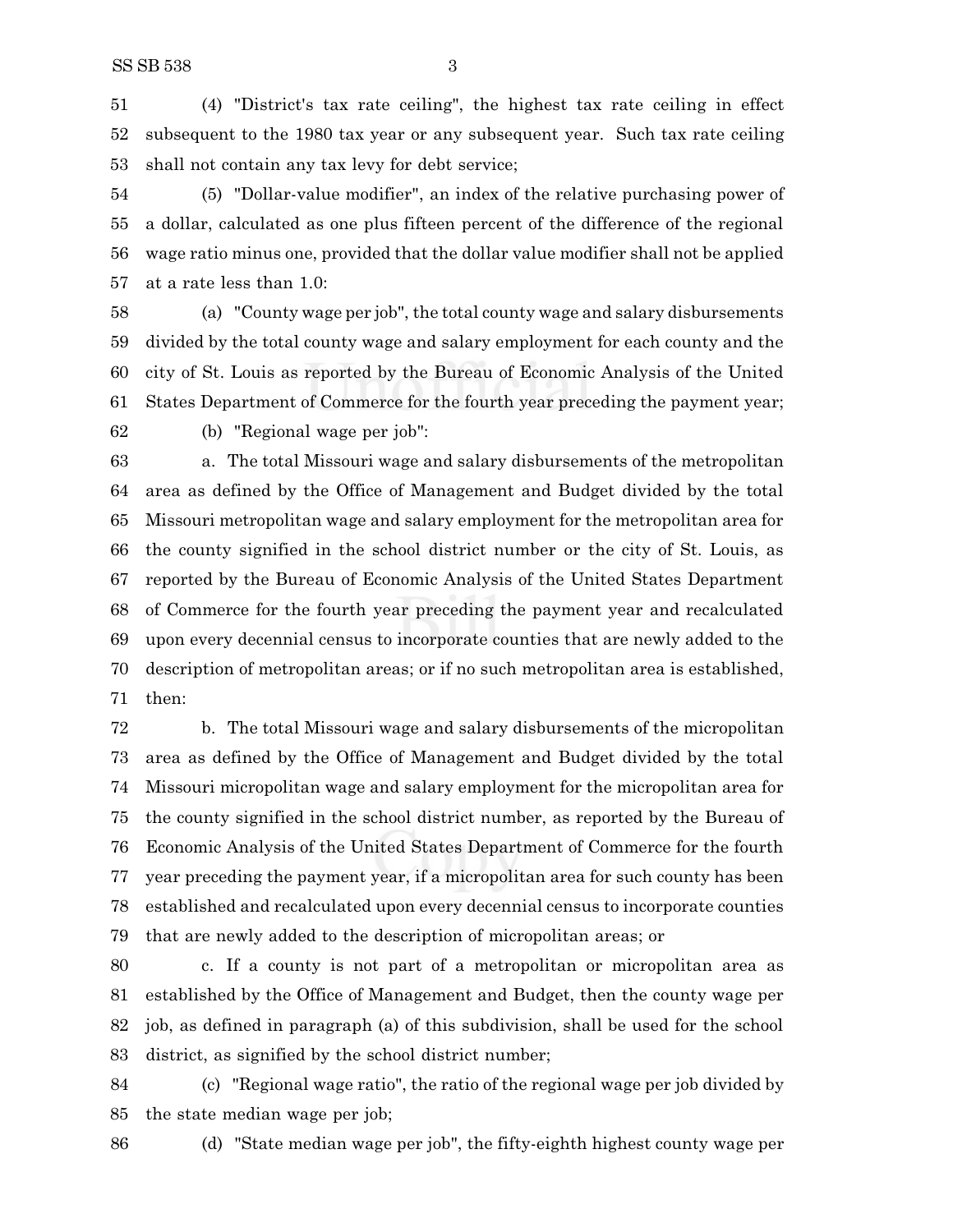(6) "Free and reduced lunch pupil count", **for school districts not eligible for and those that do not choose the USDA Community Eligibility Option,** the number of pupils eligible for free and reduced lunch on the last Wednesday in January for the preceding school year who were enrolled as students of the district, as approved by the department in accordance with applicable federal regulations**. For eligible school districts that choose the USDA Community Eligibility Option, the free and reduced lunch pupil count shall be the percentage of free and reduced lunch students calculated as eligible on the last Wednesday in January of the most recent school year that included household applications to determine free and reduced lunch count multiplied by the district's average daily attendance figure**;

 (7) "Free and reduced lunch threshold" shall be calculated by dividing the total free and reduced lunch pupil count of every performance district that falls entirely above the bottom five percent and entirely below the top five percent of average daily attendance, when such districts are rank-ordered based on their current operating expenditures per average daily attendance, by the total average daily attendance of all included performance districts;

 (8) "Limited English proficiency pupil count", the number in the preceding school year of pupils aged three through twenty-one enrolled or preparing to enroll in an elementary school or secondary school who were not born in the United States or whose native language is a language other than English or are Native American or Alaskan native, or a native resident of the outlying areas, and come from an environment where a language other than English has had a significant impact on such individuals' level of English language proficiency, or are migratory, whose native language is a language other than English, and who come from an environment where a language other than English is dominant; and have difficulties in speaking, reading, writing, or understanding the English language sufficient to deny such individuals the ability to meet the state's proficient level of achievement on state assessments described in Public Law 107-10, the ability to achieve successfully in classrooms where the language of instruction is English, or the opportunity to participate fully in society;

 (9) "Limited English proficiency threshold" shall be calculated by dividing the total limited English proficiency pupil count of every performance district that falls entirely above the bottom five percent and entirely below the top five percent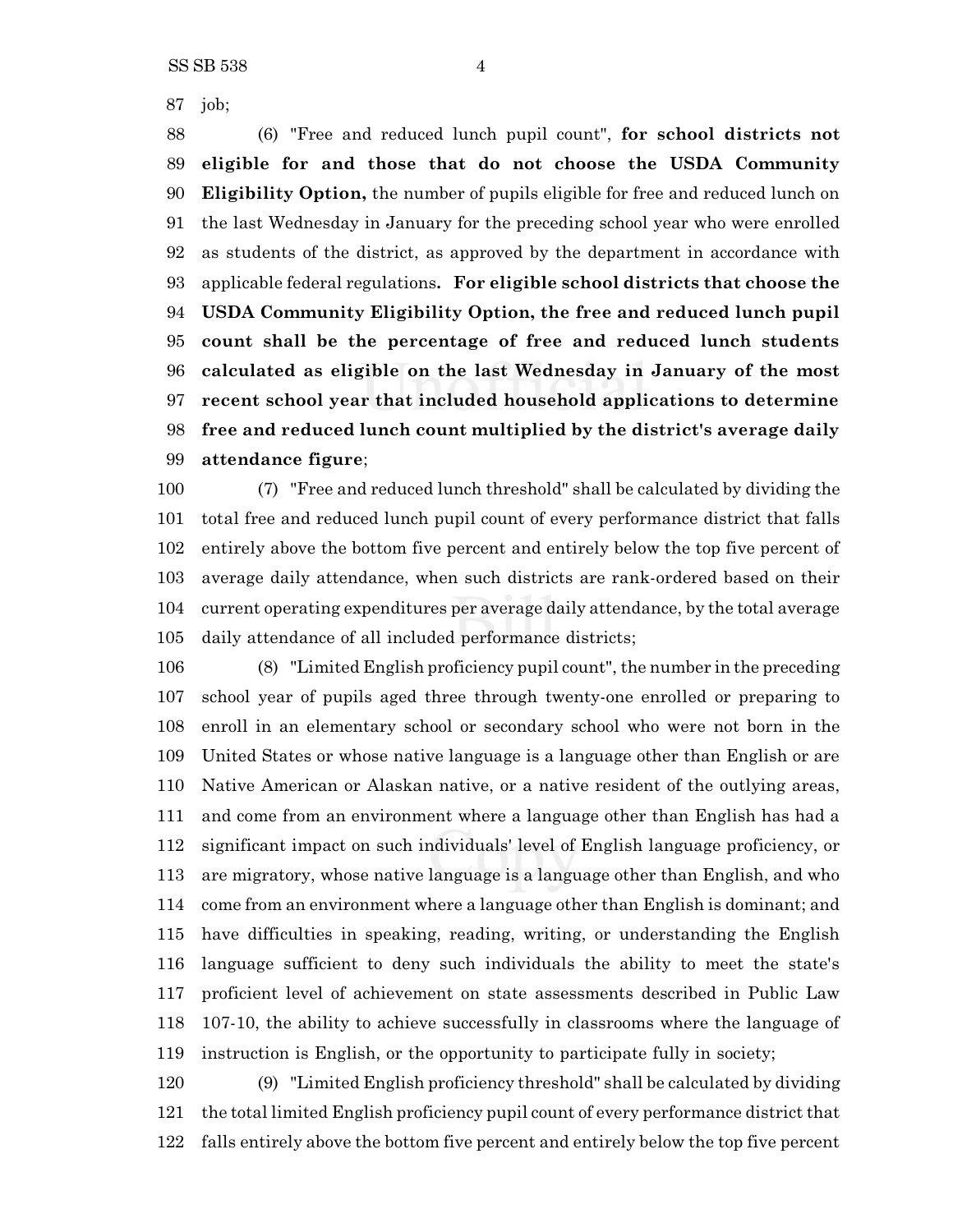of average daily attendance, when such districts are rank-ordered based on their current operating expenditures per average daily attendance, by the total average daily attendance of all included performance districts;

(10) "Local effort":

 (a) For the fiscal year 2007 calculation, "local effort" shall be computed as the equalized assessed valuation of the property of a school district in calendar year 2004 divided by one hundred and multiplied by the performance levy less the percentage retained by the county assessor and collector plus one hundred percent of the amount received in fiscal year 2005 for school purposes from intangible taxes, fines, escheats, payments in lieu of taxes and receipts from state-assessed railroad and utility tax, one hundred percent of the amount received for school purposes pursuant to the merchants' and manufacturers' taxes under sections 150.010 to 150.370, one hundred percent of the amounts received for school purposes from federal properties under sections 12.070 and 12.080 except when such amounts are used in the calculation of federal impact aid pursuant to P.L. 81-874, fifty percent of Proposition C revenues received for school purposes from the school district trust fund under section 163.087, and one hundred percent of any local earnings or income taxes received by the district for school purposes. Under this paragraph, for a special district established under sections 162.815 to 162.940 in a county with a charter form of government and with more than one million inhabitants, a tax levy of zero shall be utilized in lieu of the performance levy for the special school district;

 (b) In every year subsequent to fiscal year 2007, "local effort" shall be the amount calculated under paragraph (a) of this subdivision plus any increase in the amount received for school purposes from fines. If a district's assessed valuation has decreased subsequent to the calculation outlined in paragraph (a) of this subdivision, the district's local effort shall be calculated using the district's current assessed valuation in lieu of the assessed valuation utilized in the calculation outlined in paragraph (a) of this subdivision**. When a change in a school district's boundary lines occurs because of a boundary line change, annexation, attachment, consolidation, reorganization, or dissolution under section 162.071, 162.081, sections 162.171 to 162.201, section 162.221, 162.223, 162.431, 162.441, or 162.451, or in the event that a school district assumes any territory from a district that ceases to exist for any reason, the department of elementary and secondary education shall make a proper adjustment to each affected district's**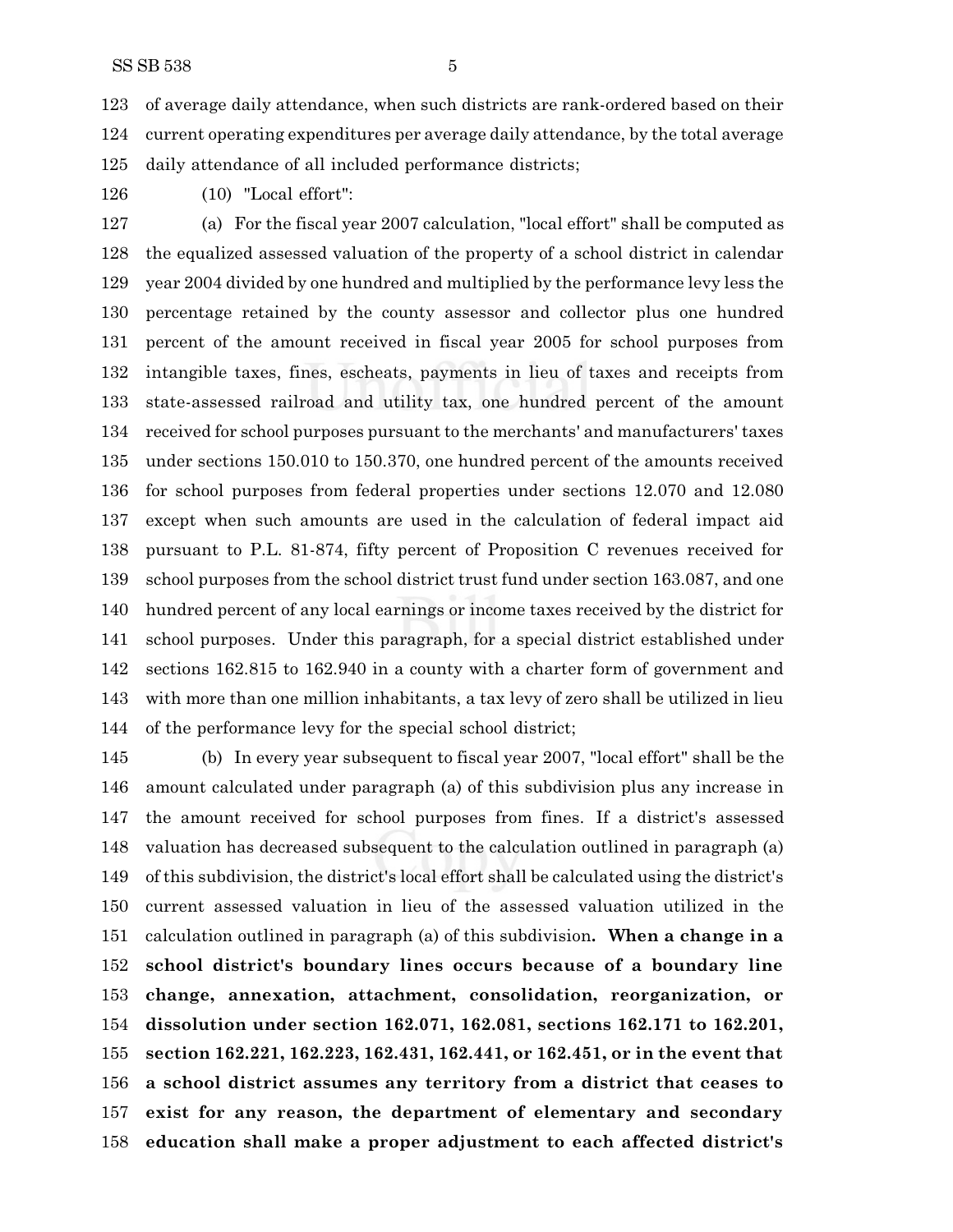**local effort, so that each district's local effort figure conforms to the new boundary lines of the district. The department shall compute the local effort figure by applying the calendar year 2004 assessed valuation data to the new land areas resulting from the boundary line change, annexation, attachment, consolidation, reorganization, or dissolution and otherwise follow the procedures described in this subdivision**;

(11) "Membership" shall be the average of:

 (a) The number of resident full-time students and the full-time equivalent number of part-time students who were enrolled in the public schools of the district on the last Wednesday in September of the previous year and who were in attendance one day or more during the preceding ten school days; and

 (b) The number of resident full-time students and the full-time equivalent number of part-time students who were enrolled in the public schools of the district on the last Wednesday in January of the previous year and who were in attendance one day or more during the preceding ten school days, plus the full-time equivalent number of summer school pupils. "Full-time equivalent number of part-time students" is determined by dividing the total number of hours for which all part-time students are enrolled by the number of hours in the school term. "Full-time equivalent number of summer school pupils" is determined by dividing the total number of hours for which all summer school pupils were enrolled by the number of hours required pursuant to section 160.011 in the school term. Only students eligible to be counted for average daily attendance shall be counted for membership;

 (12) "Operating levy for school purposes", the sum of tax rates levied for teachers' and incidental funds plus the operating levy or sales tax equivalent pursuant to section 162.1100 of any transitional school district containing the school district, in the payment year, not including any equalized operating levy for school purposes levied by a special school district in which the district is located;

 (13) "Performance district", any district that has met **[**all**]** performance standards and indicators as established by the department of elementary and secondary education for purposes of accreditation under section 161.092 and as reported on the final annual performance report for that district each year**; for calculations to be utilized for payments in fiscal years subsequent to fiscal year 2018, the number of performance districts shall not exceed**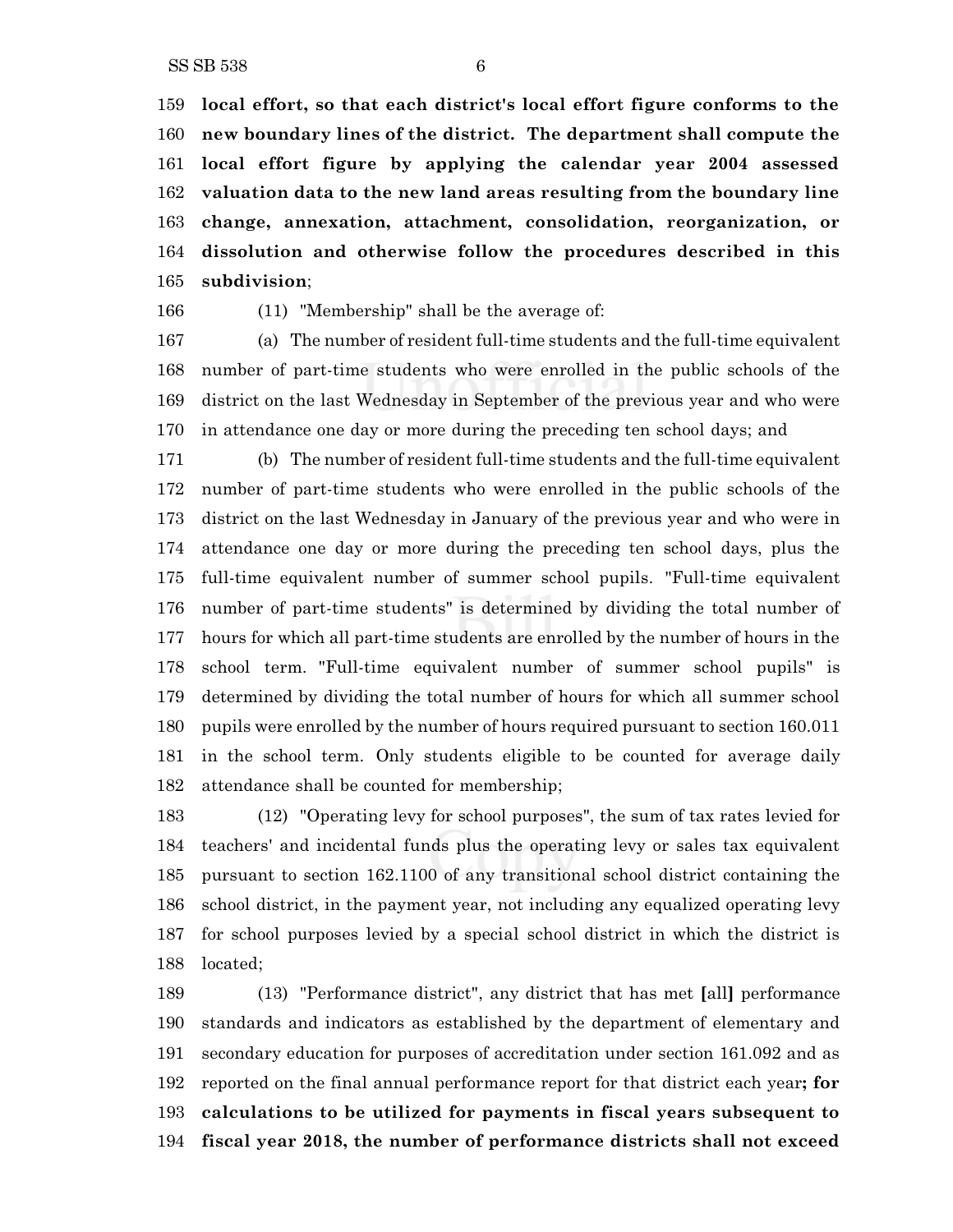#### **twenty-five percent of all public school districts**;

(14) "Performance levy", three dollars and forty-three cents;

(15) "School purposes" pertains to teachers' and incidental funds;

 (16) "Special education pupil count", the number of public school students with a current individualized education program or services plan and receiving services from the resident district as of December first of the preceding school year, except for special education services provided through a school district established under sections 162.815 to 162.940 in a county with a charter form of government and with more than one million inhabitants, in which case the sum of the students in each district within the county exceeding the special education threshold of each respective district within the county shall be counted within the special district and not in the district of residence for purposes of distributing the state aid derived from the special education pupil count;

 (17) "Special education threshold" shall be calculated by dividing the total special education pupil count of every performance district that falls entirely above the bottom five percent and entirely below the top five percent of average daily attendance, when such districts are rank-ordered based on their current operating expenditures per average daily attendance, by the total average daily attendance of all included performance districts;

 (18) "State adequacy target", the sum of the current operating expenditures of every performance district that falls entirely above the bottom five percent and entirely below the top five percent of average daily attendance, when such districts are rank-ordered based on their current operating expenditures per average daily attendance, divided by the total average daily attendance of all included performance districts. The department of elementary and secondary education shall first calculate the state adequacy target for fiscal year 2007 and recalculate the state adequacy target every two years using the most current available data. The recalculation shall never result in a decrease from the previous state adequacy target amount. Should a recalculation result in an increase in the state adequacy target amount, fifty percent of that increase shall be included in the state adequacy target amount in the year of recalculation, and fifty percent of that increase shall be included in the state adequacy target amount in the subsequent year. The state adequacy target may be adjusted to accommodate available appropriations **as provided in subsection 8 of section 163.031**;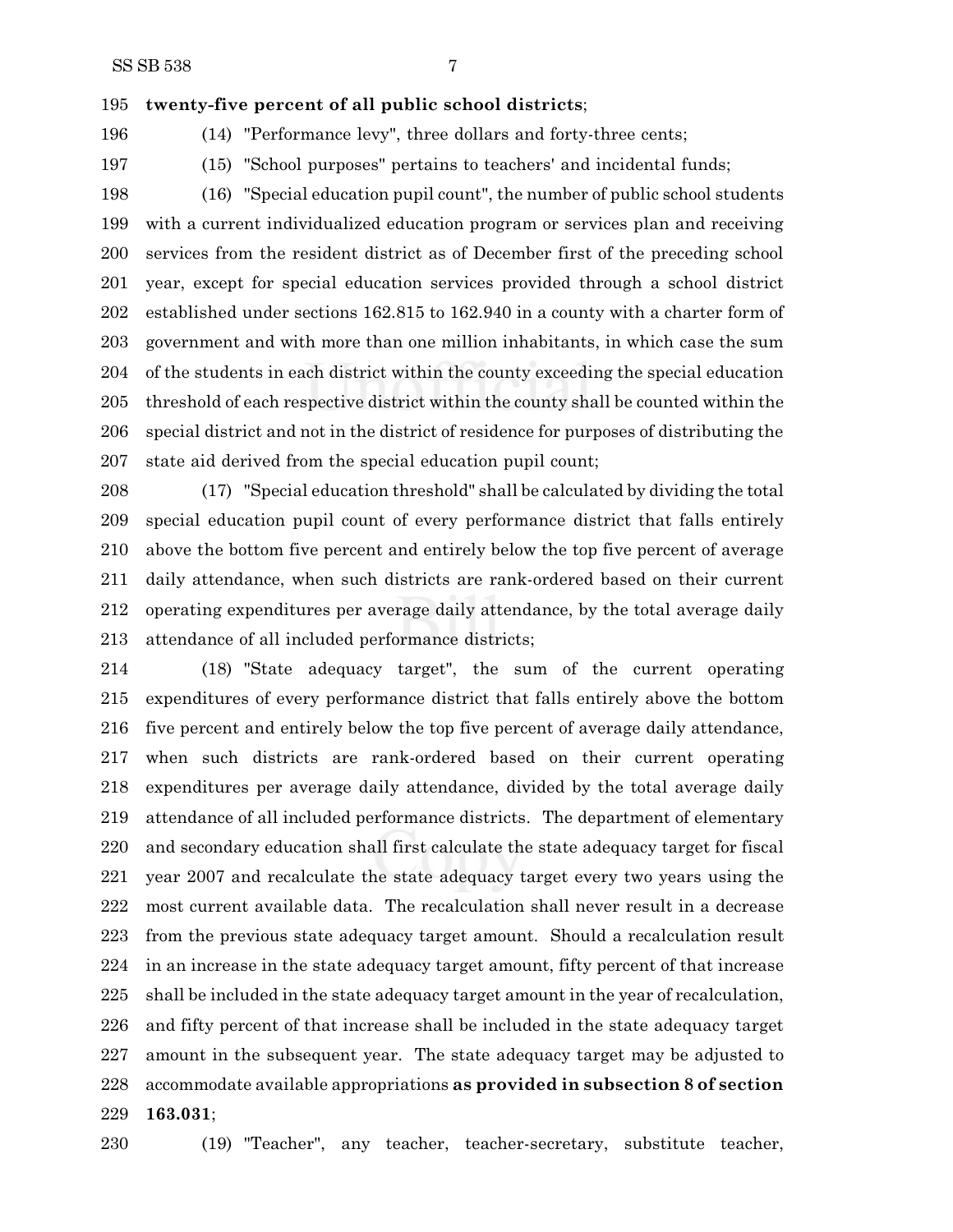supervisor, principal, supervising principal, superintendent or assistant superintendent, school nurse, social worker, counselor or librarian who shall, regularly, teach or be employed for no higher than grade twelve more than one-half time in the public schools and who is certified under the laws governing the certification of teachers in Missouri;

 (20) "Weighted average daily attendance", the average daily attendance plus the product of twenty-five hundredths multiplied by the free and reduced lunch pupil count that exceeds the free and reduced lunch threshold, plus the product of seventy-five hundredths multiplied by the number of special education pupil count that exceeds the special education threshold, plus the product of six-tenths multiplied by the number of limited English proficiency pupil count that exceeds the limited English proficiency threshold. For special districts established under sections 162.815 to 162.940 in a county with a charter form of government and with more than one million inhabitants, weighted average daily attendance shall be the average daily attendance plus the product of twenty-five hundredths multiplied by the free and reduced lunch pupil count that exceeds the free and reduced lunch threshold, plus the product of seventy-five hundredths multiplied by the sum of the special education pupil count that exceeds the threshold for each county district, plus the product of six-tenths multiplied by the limited English proficiency pupil count that exceeds the limited English proficiency threshold. None of the districts comprising a special district established under sections 162.815 to 162.940 in a county with a charter form of government and with more than one million inhabitants, shall use any special education pupil count in calculating their weighted average daily attendance.

**163.018. 1. Notwithstanding the definition of "average daily attendance" in subdivision (2) of section 163.011 to the contrary, pupils between the ages of three and five who are eligible for free and reduced lunch and attend an early childhood education program that is operated by and in a district or by a charter school that has declared itself as a local educational agency providing full-day kindergarten and that meets standards established by the state board of education, shall be included in the district's or charter school's calculation of average daily attendance.**

 **2. The provisions of this section shall become effective in any school year subsequent to a school year in which the amount appropriated for subsections 1 and 2 of section 163.031 is equal to or**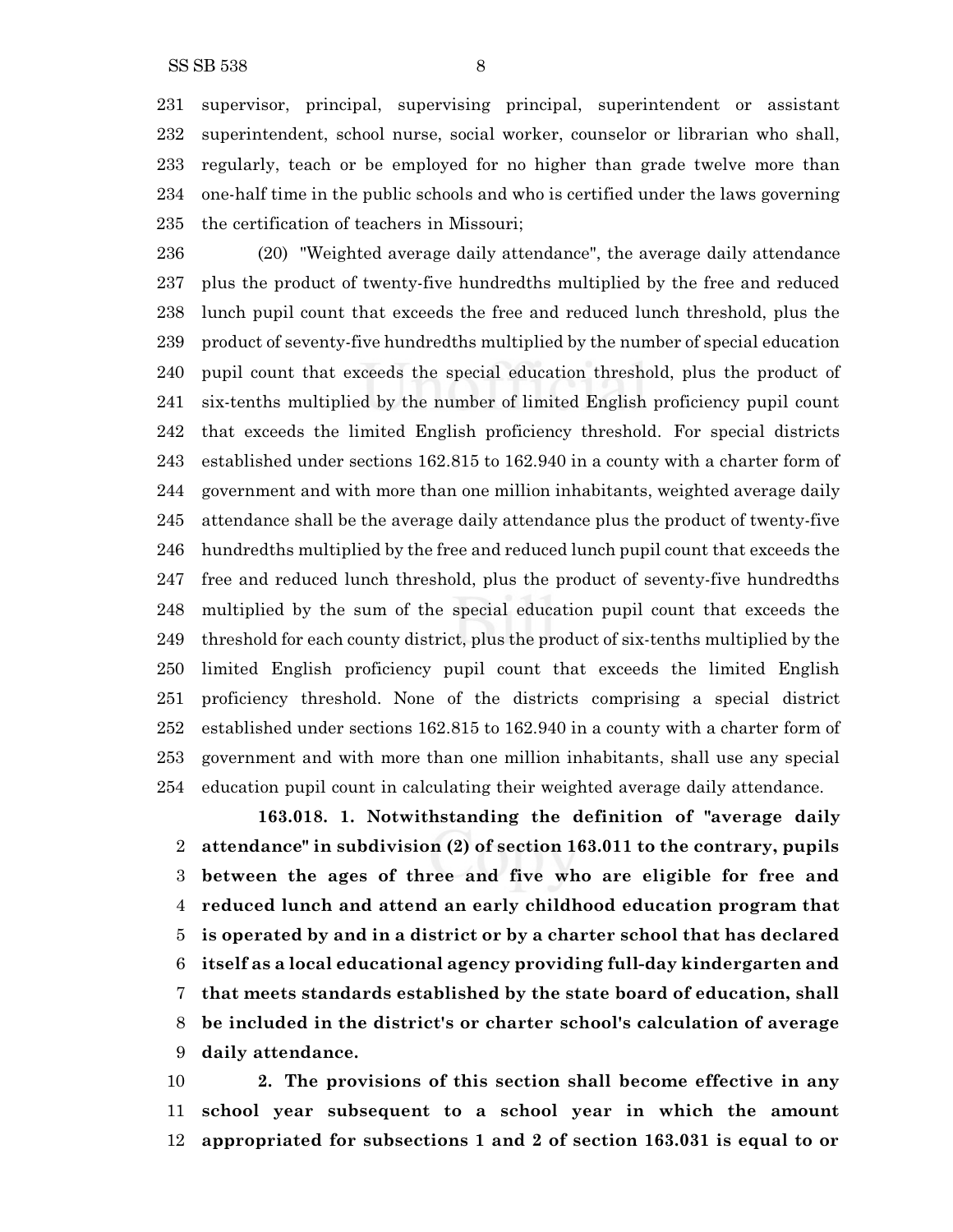**exceeds the amount necessary to fund the entire entitlement calculation determined by subsections 1 and 2 of section 163.031, and shall remain effective in all school years thereafter, irrespective of the amount appropriated for subsections 1 and 2 of section 163.031 in any succeeding year.**

 **3. This section shall not require school attendance beyond that mandated under section 167.031 and shall not change or amend the provisions of sections 160.051, 160.053, 160.054, and 160.055 relating to kindergarten attendance.**

163.031. 1. The department of elementary and secondary education shall calculate and distribute to each school district qualified to receive state aid under section 163.021 an amount determined by multiplying the district's weighted average daily attendance by the state adequacy target, multiplying this product by the dollar value modifier for the district, and subtracting from this product the district's local effort and, in years not governed under subsection 4 of this section, subtracting payments from the classroom trust fund under section 163.043.

2. Other provisions of law to the contrary notwithstanding:

 (1) For districts with an average daily attendance of more than three hundred fifty in the school year preceding the payment year:

 (a) For the 2006-07 school year, the state revenue per weighted average daily attendance received by a district from the state aid calculation under subsections 1 and 4 of this section, as applicable, and the classroom trust fund under section 163.043 shall not be less than the state revenue received by a district in the 2005-06 school year from the foundation formula, line 14, gifted, remedial reading, exceptional pupil aid, fair share, and free textbook payment amounts multiplied by the sum of one plus the product of one-third multiplied by the remainder of the dollar value modifier minus one, and dividing this product by the weighted average daily attendance computed for the 2005-06 school year;

 (b) For the 2007-08 school year, the state revenue per weighted average daily attendance received by a district from the state aid calculation under subsections 1 and 4 of this section, as applicable, and the classroom trust fund under section 163.043 shall not be less than the state revenue received by a district in the 2005-06 school year from the foundation formula, line 14, gifted, remedial reading, exceptional pupil aid, fair share, and free textbook payment amounts multiplied by the sum of one plus the product of two-thirds multiplied by the remainder of the dollar value modifier minus one, and dividing this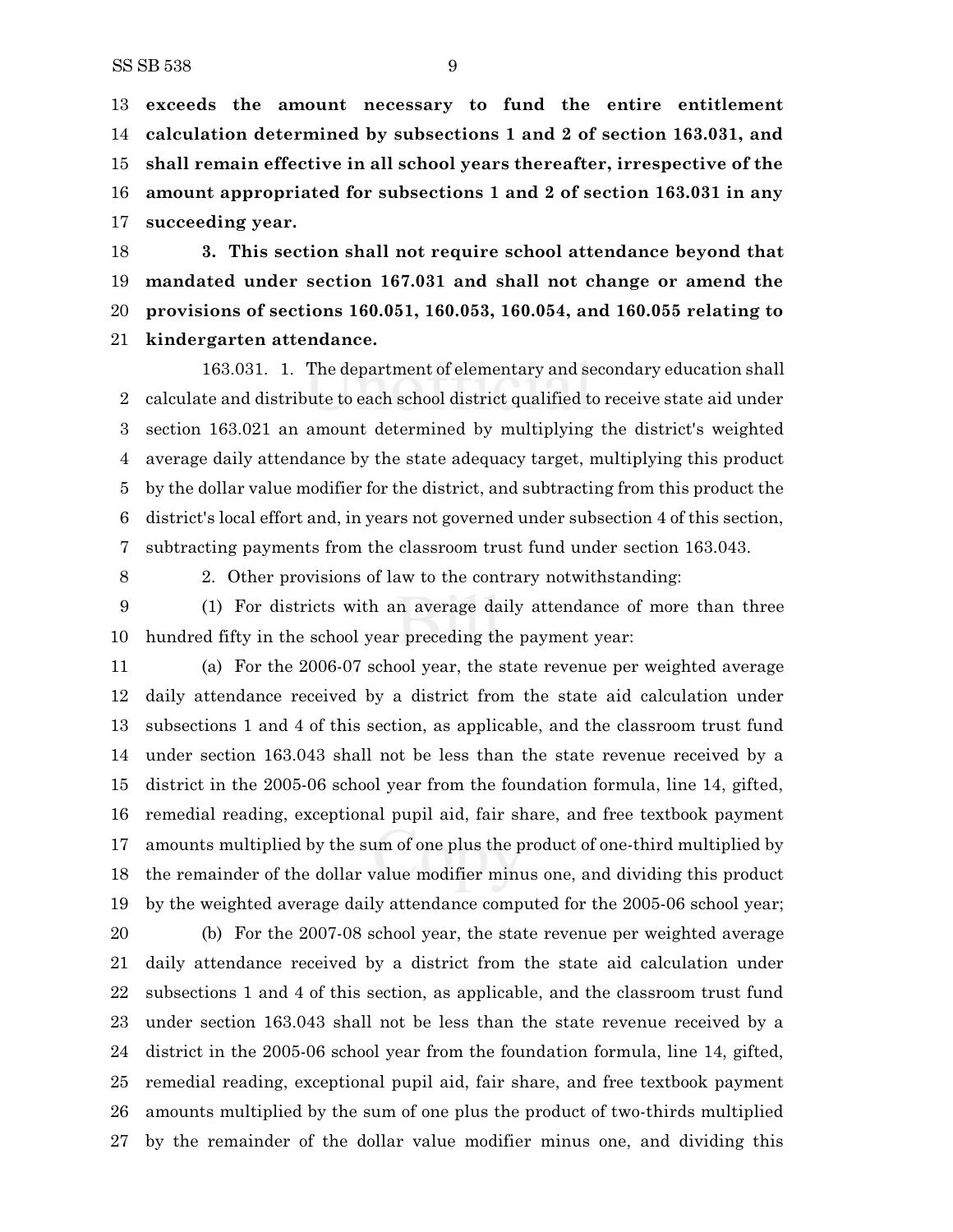product by the weighted average daily attendance computed for the 2005-06 school year;

 (c) For the 2008-09 school year, the state revenue per weighted average daily attendance received by a district from the state aid calculation under subsections 1 and 4 of this section, as applicable, and the classroom trust fund under section 163.043 shall not be less than the state revenue received by a district in the 2005-06 school year from the foundation formula, line 14, gifted, remedial reading, exceptional pupil aid, fair share, and free textbook payment amounts multiplied by the dollar value modifier, and dividing this product by the weighted average daily attendance computed for the 2005-06 school year;

 (d) For each year subsequent to the 2008-09 school year, the amount shall be no less than that computed in paragraph (c) of this subdivision, multiplied by the weighted average daily attendance pursuant to section 163.036, less any increase in revenue received from the classroom trust fund under section 163.043;

 (2) For districts with an average daily attendance of three hundred fifty or less in the school year preceding the payment year:

 (a) For the 2006-07 school year, the state revenue received by a district from the state aid calculation under subsections 1 and 4 of this section, as applicable, and the classroom trust fund under section 163.043 shall not be less than the greater of state revenue received by a district in the 2004-05 or 2005-06 school year from the foundation formula, line 14, gifted, remedial reading, exceptional pupil aid, fair share, and free textbook payment amounts multiplied by the sum of one plus the product of one-third multiplied by the remainder of the dollar value modifier minus one;

 (b) For the 2007-08 school year, the state revenue received by a district from the state aid calculation under subsections 1 and 4 of this section, as applicable, and the classroom trust fund under section 163.043 shall not be less than the greater of state revenue received by a district in the 2004-05 or 2005-06 school year from the foundation formula, line 14, gifted, remedial reading, exceptional pupil aid, fair share, and free textbook payment amounts multiplied by the sum of one plus the product of two-thirds multiplied by the remainder of the dollar value modifier minus one;

 (c) For the 2008-09 school year, the state revenue received by a district from the state aid calculation under subsections 1 and 4 of this section, as applicable, and the classroom trust fund under section 163.043 shall not be less than the greater of state revenue received by a district in the 2004-05 or 2005-06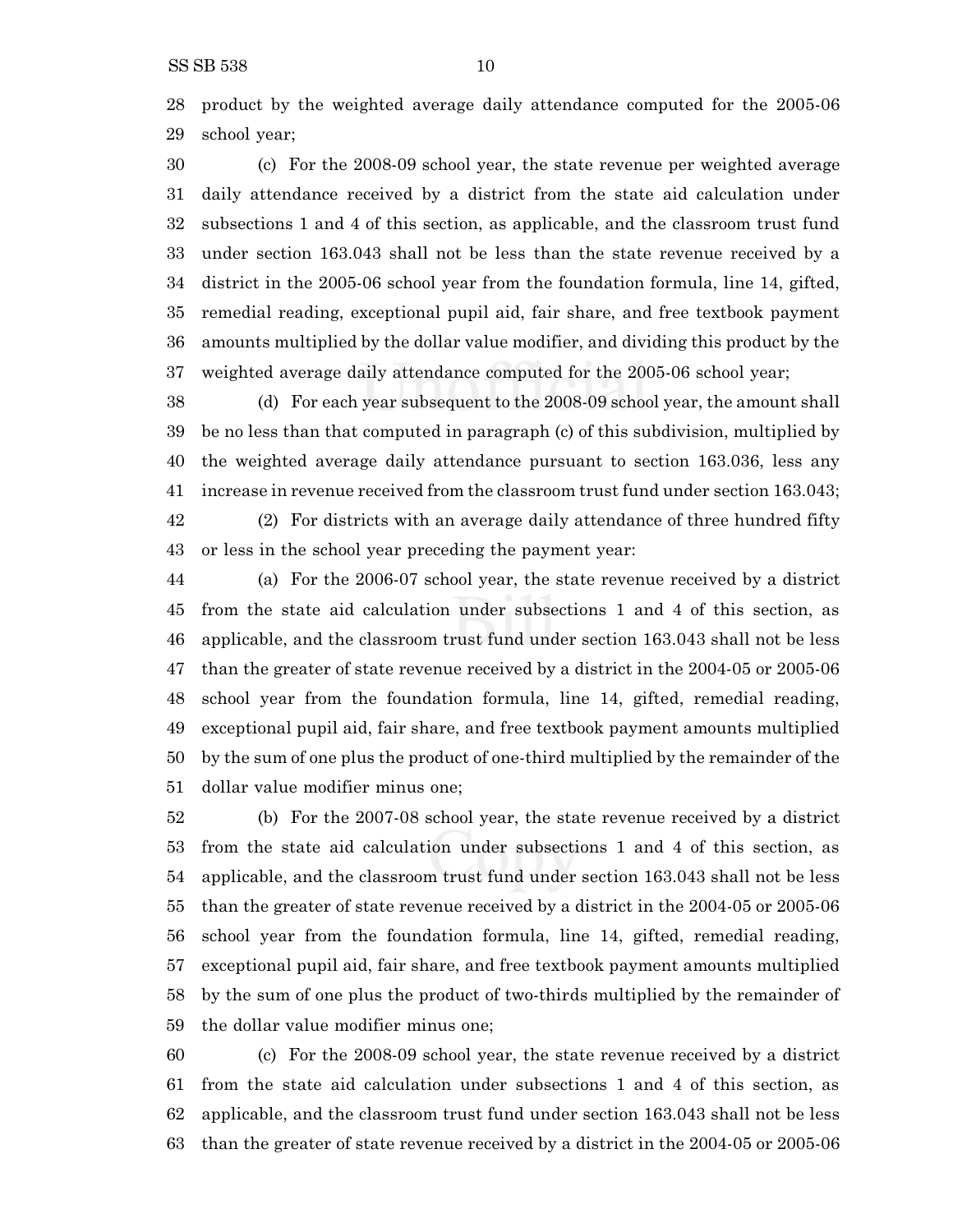school year from the foundation formula, line 14, gifted, remedial reading, exceptional pupil aid, fair share, and free textbook payment amounts multiplied by the dollar value modifier;

 (d) For each year subsequent to the 2008-09 school year, the amount shall be no less than that computed in paragraph (c) of this subdivision;

 (3) The department of elementary and secondary education shall make an addition in the payment amount specified in subsection 1 of this section to assure compliance with the provisions contained in this subsection.

 3. School districts that meet the requirements of section 163.021 shall receive categorical add-on revenue as provided in this subsection. The categorical add-on for the district shall be the sum of: seventy-five percent of the district allowable transportation costs under section 163.161; the career ladder entitlement for the district, as provided for in sections 168.500 to 168.515; the vocational education entitlement for the district, as provided for in section 167.332; and the district educational and screening program entitlements as provided for in sections 178.691 to 178.699. The categorical add-on revenue amounts may be adjusted to accommodate available appropriations.

 4. In the 2006-07 school year and each school year thereafter for five years, those districts entitled to receive state aid under the provisions of subsection 1 of this section shall receive state aid in an amount as provided in this subsection.

 (1) For the 2006-07 school year, the amount shall be fifteen percent of the amount of state aid calculated for the district for the 2006-07 school year under the provisions of subsection 1 of this section, plus eighty-five percent of the total amount of state revenue received by the district for the 2005-06 school year from the foundation formula, line 14, gifted, remedial reading, exceptional pupil aid, fair share, and free textbook payments less any amounts received under section 163.043.

 (2) For the 2007-08 school year, the amount shall be thirty percent of the amount of state aid calculated for the district for the 2007-08 school year under the provisions of subsection 1 of this section, plus seventy percent of the total amount of state revenue received by the district for the 2005-06 school year from the foundation formula, line 14, gifted, remedial reading, exceptional pupil aid, fair share, and free textbook payments less any amounts received under section 163.043.

(3) For the 2008-09 school year, the amount of state aid shall be forty-four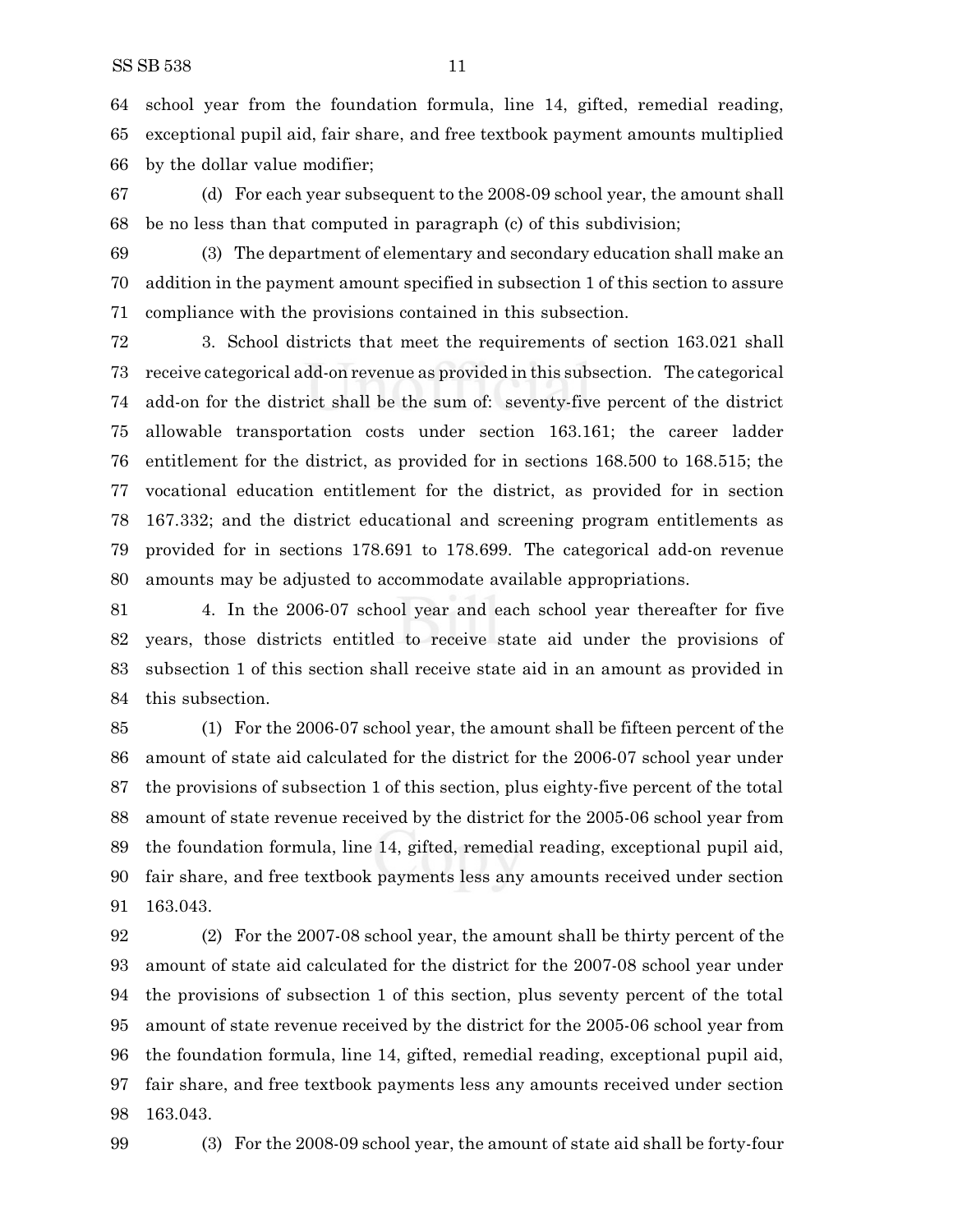percent of the amount of state aid calculated for the district for the 2008-09 school year under the provisions of subsection 1 of this section plus fifty-six percent of the total amount of state revenue received by the district for the 2005-06 school year from the foundation formula, line 14, gifted, remedial reading, exceptional pupil aid, fair share, and free textbook payments less any amounts received under section 163.043.

 (4) For the 2009-10 school year, the amount of state aid shall be fifty-eight percent of the amount of state aid calculated for the district for the 2009-10 school year under the provisions of subsection 1 of this section plus forty-two percent of the total amount of state revenue received by the district for the 2005-06 school year from the foundation formula, line 14, gifted, remedial reading, exceptional pupil aid, fair share, and free textbook payments less any amounts received under section 163.043.

 (5) For the 2010-11 school year, the amount of state aid shall be seventy-two percent of the amount of state aid calculated for the district for the 2010-11 school year under the provisions of subsection 1 of this section plus twenty-eight percent of the total amount of state revenue received by the district for the 2005-06 school year from the foundation formula, line 14, gifted, remedial reading, exceptional pupil aid, fair share, and free textbook payments less any amounts received under section 163.043.

 (6) For the 2011-12 school year, the amount of state aid shall be eighty-six percent of the amount of state aid calculated for the district for the 2011-12 school year under the provisions of subsection 1 of this section plus fourteen percent of the total amount of state revenue received by the district for the 2005-06 school year from the foundation formula, line 14, gifted, remedial reading, exceptional pupil aid, fair share, and free textbook payments less any amounts received under section 163.043.

 (7) (a) **[**Notwithstanding subdivision (18) of section 163.011, the state adequacy target may not be adjusted downward to accommodate available appropriations in any year governed by this subsection.

 (b)**]** a. For the 2006-07 school year, if a school district experiences a decrease in summer school average daily attendance of more than twenty percent from the district's 2005-06 summer school average daily attendance, an amount equal to the product of the percent reduction that is in excess of twenty percent of the district's summer school average daily attendance multiplied by the funds generated by the district's summer school program in the 2005-06 school year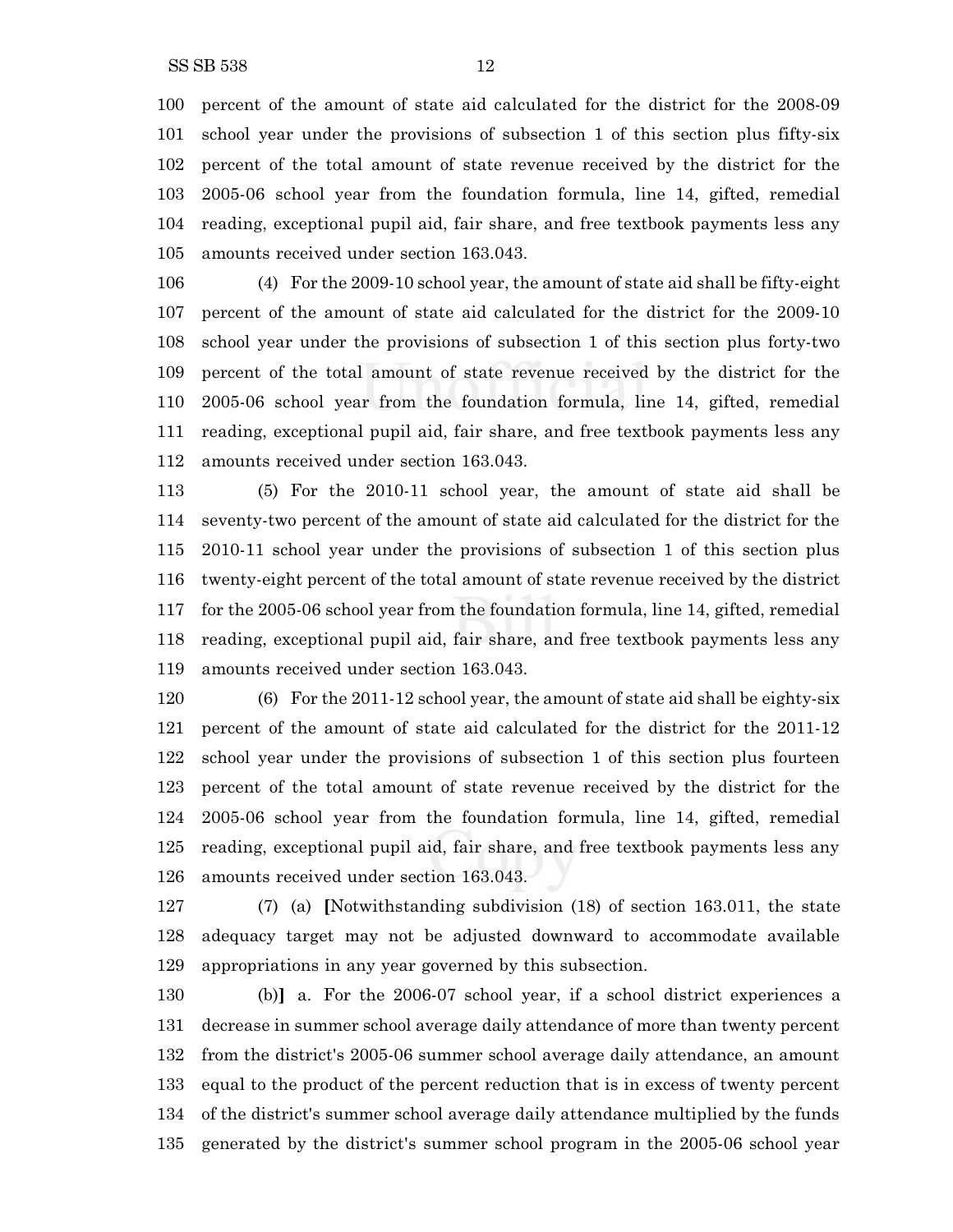shall be subtracted from the district's current year payment amount.

 b. For the 2007-08 school year, if a school district experiences a decrease in summer school average daily attendance of more than thirty percent from the district's 2005-06 summer school average daily attendance, an amount equal to the product of the percent reduction that is in excess of thirty percent of the district's summer school average daily attendance multiplied by the funds generated by the district's summer school program in the 2005-06 school year shall be subtracted from the district's payment amount.

 c. For the 2008-09 school year, if a school district experiences a decrease in summer school average daily attendance of more than thirty-five percent from the district's 2005-06 summer school average daily attendance, an amount equal to the product of the percent reduction that is in excess of thirty-five percent of the district's summer school average daily attendance multiplied by the funds generated by the district's summer school program in the 2005-06 school year shall be subtracted from the district's payment amount.

 d. Notwithstanding the provisions of this paragraph, no such reduction shall be made in the case of a district that is receiving a payment under section 163.044 or any district whose regular school term average daily attendance for the preceding year was three hundred fifty or less.

 e. This paragraph shall not be construed to permit any reduction applied under this paragraph to result in any district receiving a current-year payment that is less than the amount calculated for such district under subsection 2 of this section.

 **[**(c)**] (b)** If a school district experiences a decrease in its gifted program enrollment of more than twenty percent from its 2005-06 gifted program enrollment in any year governed by this subsection, an amount equal to the product of the percent reduction in the district's gifted program enrollment multiplied by the funds generated by the district's gifted program in the 2005-06 school year shall be subtracted from the district's current year payment amount.

 5. For any school district meeting the eligibility criteria for state aid as established in section 163.021, but which is considered an option district under section 163.042 and therefore receives no state aid, the commissioner of education shall present a plan to the superintendent of the school district for the waiver of rules and the duration of said waivers, in order to promote flexibility in the operations of the district and to enhance and encourage efficiency in the delivery of instructional services as provided in section 163.042.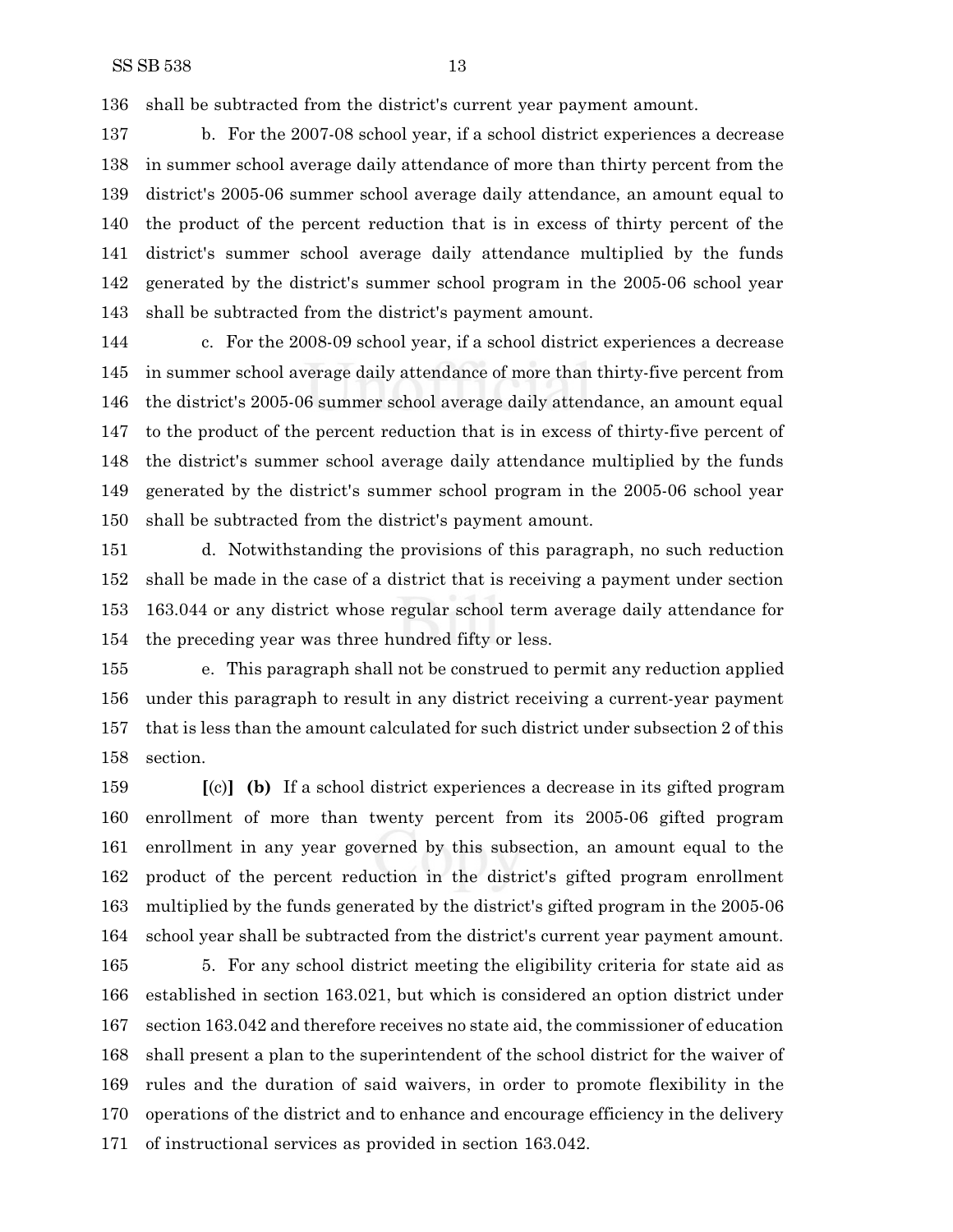6. (1) No less than seventy-five percent of the state revenue received under the provisions of subsections 1, 2, and 4 of this section shall be placed in the teachers' fund, and the remaining percent of such moneys shall be placed in the incidental fund. No less than seventy-five percent of one-half of the funds received from the school district trust fund distributed under section 163.087 shall be placed in the teachers' fund. One hundred percent of revenue received under the provisions of section 163.161 shall be placed in the incidental fund. One hundred percent of revenue received under the provisions of sections 168.500 to 168.515 shall be placed in the teachers' fund.

 (2) A school district shall spend for certificated compensation and tuition expenditures each year:

 (a) An amount equal to at least seventy-five percent of the state revenue received under the provisions of subsections 1, 2, and 4 of this section;

 (b) An amount equal to at least seventy-five percent of one-half of the funds received from the school district trust fund distributed under section 163.087 during the preceding school year; and

 (c) Beginning in fiscal year 2008, as much as was spent per the second preceding year's weighted average daily attendance for certificated compensation and tuition expenditures the previous year from revenue produced by local and county tax sources in the teachers' fund, plus the amount of the incidental fund to teachers' fund transfer calculated to be local and county tax sources by dividing local and county tax sources in the incidental fund by total revenue in the incidental fund. In the event a district fails to comply with this provision, the amount by which the district fails to spend funds as provided herein shall be deducted from the district's state revenue received under the provisions of subsections 1, 2, and 4 of this section for the following year, provided that the state board of education may exempt a school district from this provision if the state board of education determines that circumstances warrant such exemption.

 7. If a school district's annual audit discloses that students were inappropriately identified as eligible for free and reduced lunch, special education, or limited English proficiency and the district does not resolve the audit finding, the department of elementary and secondary education shall require that the amount of aid paid pursuant to the weighting for free and reduced lunch, special education, or limited English proficiency in the weighted average daily attendance on the inappropriately identified pupils be repaid by the district in the next school year and shall additionally impose a penalty of one